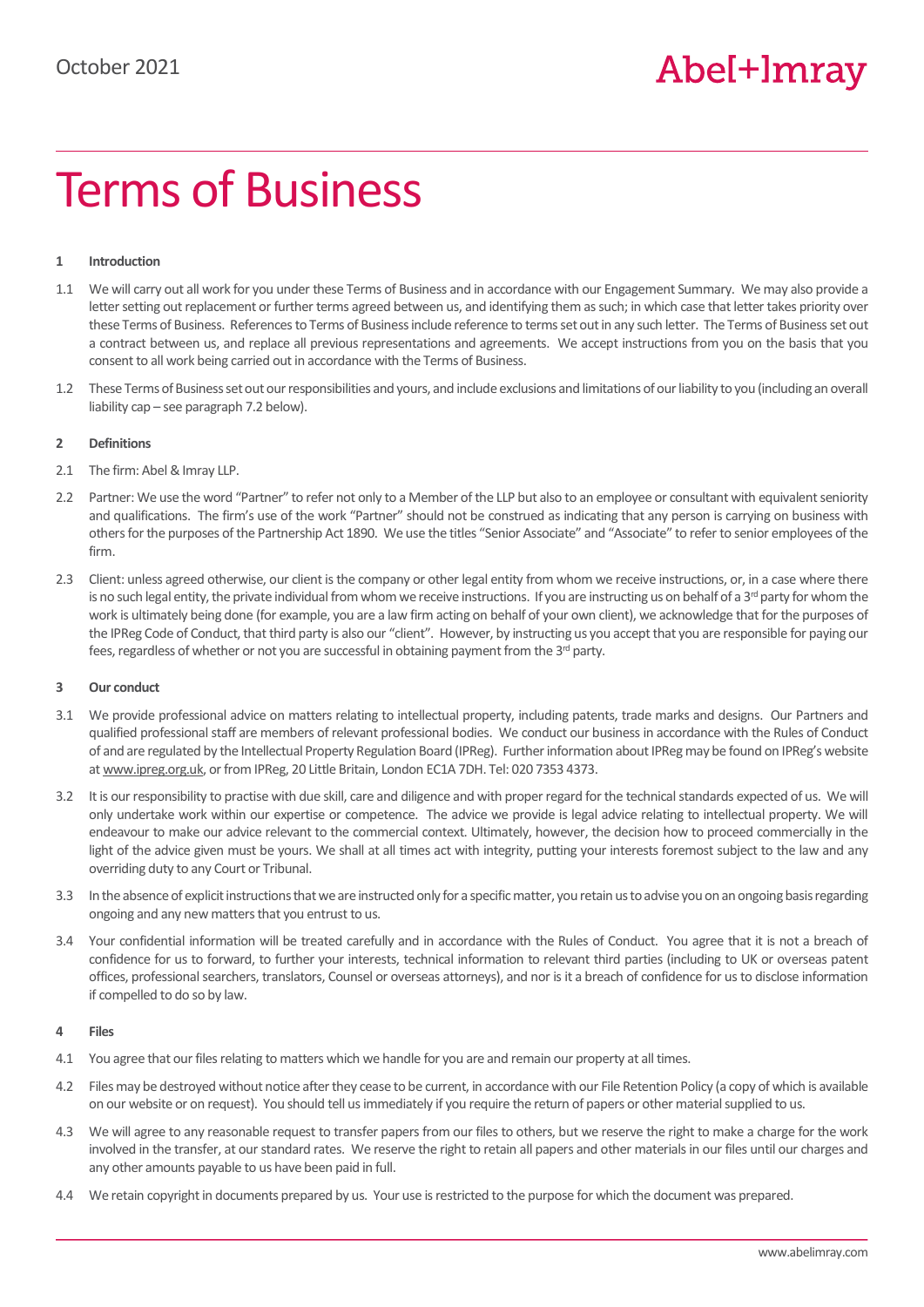## **5 Conflicts of interest**

5.1 From time to time, we may be asked to act for a client in a matter that conflicts with the interests of another client. Conflicts can sometimes arise later because, for example, our clients acquire new companies or diversify into new areas of business. Where possible, we will discuss apparent conflicts with both clients and attempt to agree an arrangement satisfactory for both. However, if a conflict arises, we may decline to act further for one of the clients in question (usually the client with whom we have had a shorter relationship), at least in relation to the matter giving rise to the conflict. When we advise a client that we can no longer act for them, confidentiality obligations may prevent us from identifying the other client, and sometimes the matter involved.

## **6 Client care & complaints**

- 6.1 We aim to provide a service of a consistently high standard. If at any point you become unhappy with the service we provide to you or you have concerns about your bill, please discuss the matter with your usual contact in the firm. If you continue to have concerns after those discussions, please see our website for details of our Complaints Procedure.
- 6.2 If the matter has not been resolved to your satisfaction within eight weeks of your making the complaint, you may have a right to have the complaint independently looked at by the Legal Ombudsman. The Legal Ombudsman can investigate complaints up to six years from the date of the problem happening or within three years of when you found out about the problem. If you wish to refer your complaint to the Legal Ombudsman this must be done within six months of our final response to your complaint. For information about whether you do have a right to take your complaint to the Legal Ombudsman and the procedure for doing so contact:

Legal Ombudsman, PO Box 6806, Wolverhampton, WV1 9WJ. Tel: 0300 555 0333 or +44 121 245 3050. Web: [www.legalombudsman.org.uk](http://www.legalombudsman.org.uk/) E[: enquiries@legalombudsman.org.uk](mailto:enquiries@legalombudsman.org.uk)

## **7 General exclusions and limitations of liability**

- 7.1 We understand that you will rely on our advice. We will not act for you as a client unless we are confident that we are able to give you sound advice. The firm has professional indemnity insurance (PI insurance), to protect you in the unlikely event that something goes wrong.
- 7.2 Our total liability to you in respect of our services for any loss, liability or damage howsoever caused, whether direct, indirect or consequential, whether in contract (by way of indemnity or otherwise), tort (including negligence), misrepresentation, restitution or otherwise (in each case whether caused by negligence or not) and whether related to any act, omission, services provided to you or not provided to you or failure to act or delay in acting, is limited to £10 million for each claim or series of claims, including contractual and statutory interest and costs.
- 7.3 If you do not wish to agree to the exclusions and limitations to liability set out in this section and elsewhere in these Terms of Business then we are willing to discuss alternative arrangements with you (which may involve carrying out your instructions at rates higher than our standard rates).
- <span id="page-1-0"></span>7.4 You acknowledged and agree that the services provided under or in connection with our engagement are provided solely and exclusively by the firm acting through the agency of its Partners, members, employees, and consultants. The firm alone shall be liable for the wrongful acts and omissions of its Partners, members, employees, and consultants. No Partner, member, employee, or consultant assumes any personal responsibility for the provision of legal or other services and accordingly no Partner, member, employee, or consultant owes any personal duty of care.
- 7.5 Our liability will be limited in proportion to our contribution to the overall fault, taking into account any contributory negligence by you, your other advisers, and any and all 3rd parties responsible or liable to you.
- 7.6 We are not liable to you in respect of our services for any failure, delay or consequences thereof due to any event beyond our reasonable control, including without limitation, acts of God, epidemic or pandemic war, terrorism, fire, strike or lockout, trade dispute, and the malicious acts of 3rd parties.
- 7.7 We do not accept responsibility for non-receipt or late receipt by you of communications sent by us in good time.
- 7.8 Nothing in these Terms of Business affects liability for personal injury or death resulting from our negligence, any loss caused by our fraud, fraudulent misrepresentation, reckless disregard of our professional obligations, or any situation where the law prohibits us from excluding or limiting our liability to you.
- 7.9 The provisions of this section continue notwithstanding termination of our relationship with you.

## **8 Searches**

8.1 The limitations inherent in searching for Intellectual Property Rights mean that there is no guarantee that the results of such searches are accurate or complete. We are therefore not liable for the consequences of limitations in a reasonably drawn search strategy, or for errors (including classification errors) outside our control.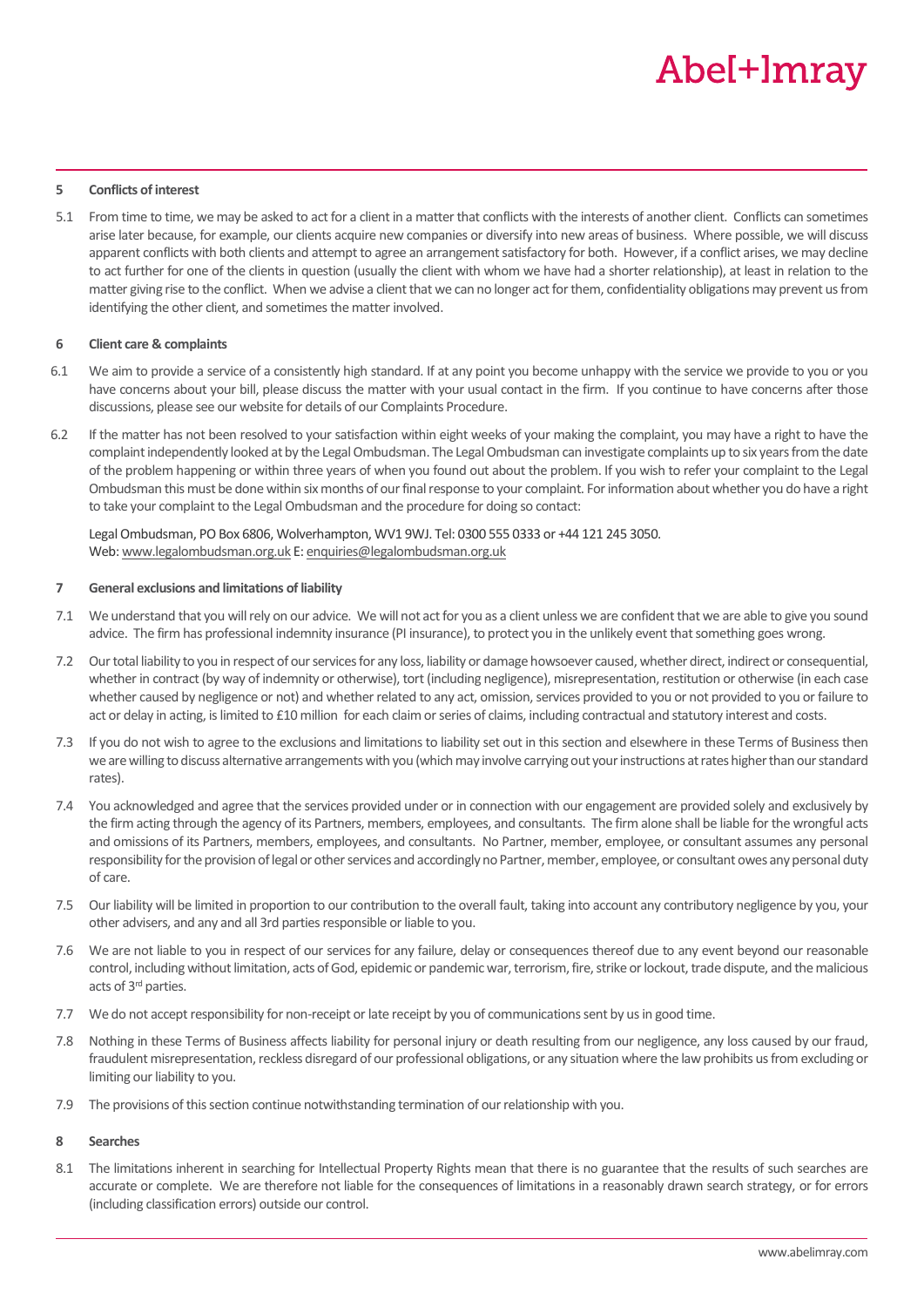### **9 Instructions**

- 9.1 You should note deadlines carefully, as failure to meet them may result in irrevocable loss of rights. We rely on you to give us timely, complete and accurate information and instructions. We shall notify you of time limits, but not necessarily send you subsequent reminders of them. If you do not instruct us, after you have been notified of a time limit, we are not obliged to incur costs on your behalf nor to take any other action to meet the deadline, and your rights may be lost in consequence.
- 9.2 If we receive instructions very close to a deadline, we may not be able to implement them in time. In the event of late instructions or late payments to us, we may levy urgency charges.
- 9.3 We do not accept any liability for loss of rights if we have not received from you clear and complete instructions early enough for us to act within the time limit set. You should not assume that we will meet a deadline unless we have acknowledged receipt of your instructions and indicated that we are in a position to meet the deadline.
- 9.4 Our normal office hours are 9:00 am to 5:30 pm, Monday to Friday, excluding public holidays. We may not be available to attend to communications received or attempted outside our normal office hours.
- 9.5 Where possible, you should confirm oral instructions in writing. We accept no liability for misunderstanding or misinterpretation of oral instructions.
- 9.6 You authorise us to complete and sign in your name official forms and other documents needed to further your rights, and you indemnify us against any resulting costs, claims, demands, or expenses.

### **10 Authority**

- 10.1 Unless otherwise agreed, we will assume that any person within your organisation may instruct us on your behalf, unless they clearly do not have the appropriate authority. It is helpful if you nominate an individual within your organisation to act as a primary point of contact for us.
- 10.2 Where we are instructed jointly by more than one party, we may require written instructions from each party that one party represents all of them and is the person from whom we take instructions on behalf of all of them. We will look to that party in the first instance for payment, but we may also look to any other party for payment of our charges in full and it would be up to the paying party to collect the other parties' share of those charges directly from them.

## **11 Contact details**

- 11.1 Processes relating to IP rights often take several years, with long periods of inactivity followed by a need for immediate action. Please inform us promptly of any change of personnel, name, address, telephone, or e-mail, or of ownership of the relevant IP rights (many such changes have to be officially registered).
- 11.2 We will address correspondence to the last-notified address, and that fulfils any duty to communicate. We do not accept responsibility for any loss of rights resulting from your failure to inform us of relevant changes.

### **12 Electronic communications**

- 12.1 We may communicate with you by e-mail, unless you instruct us not to. You accept that we are not responsible for the risks arising from use of e-mail, including possible corruption in the information communicated, interception by other parties, or non-delivery.
- 12.2 We filter incoming e-mail in an attempt to control the problem of unwanted junk e-mail ("spam"). Identification of spam is carried out by a third-party, and, whilst we have chosen the third party as a reputable supplier of spam-filtering services, we do not accept any liability arising from the third-party erroneously labelling as spam an e-mail sent by you.
- 12.3 You should not assume that we have received an e-mail that you have sent unless we have acknowledged receipt.
- 12.4 We shall observe reasonable precautions to secure our IT systems; however, we cannot guarantee their security. We shall carry out regular virus checks, but we advise you to carry out your own virus checks on any electronic communication from us. To the extent that we have fulfilled our obligation above, we do not accept responsibility for any virus or other malware that may affect your system or data.

## **13 Indemnity for threat of infringement proceedings**

13.1 If we advise you that a letter or other communication may be held to be an unjustified threat of infringement proceedings, but you nevertheless ask us to send the letter or make the communication, then you agree to indemnify us against any claim against us for making an unjustified threat and any costs we may incur in consequence.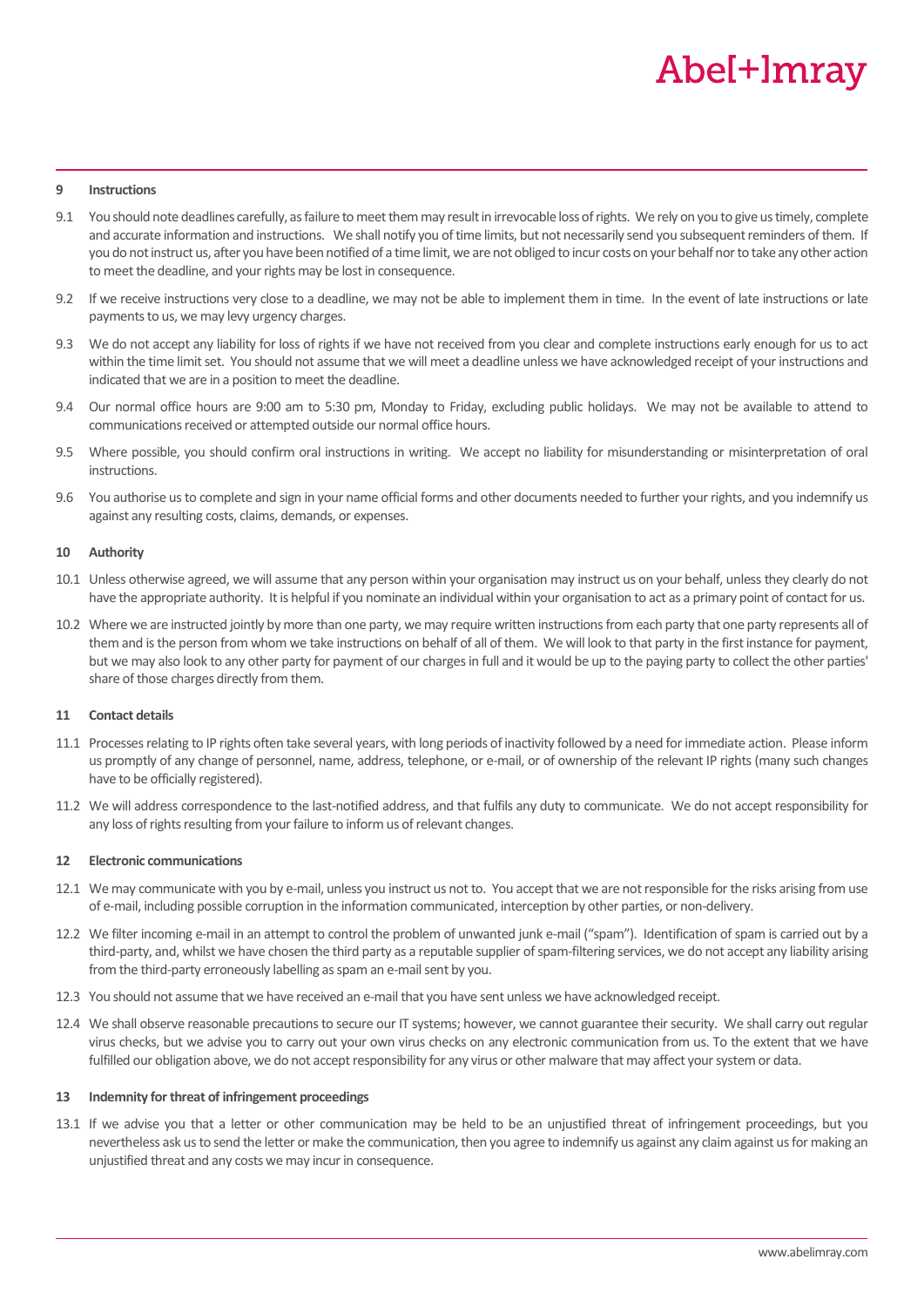#### **14 3 rd parties**

- 14.1 Our advice is provided solely for your benefit as our client and solely for the purpose specified when you instruct us. It should not be otherwise used or relied upon without our written agreement. It is not intended that any terms of our relationship shall be enforceable by a 3<sup>rd</sup> party, whether under the Contracts (Rights of Third Parties) Act 1999 or otherwise, save that: (i) a 3<sup>rd</sup> party, whom we have agreed in writing may have the benefit of our advice under paragraph 14.3 below, may enforce these Terms of Business as if they were a party to them; and (ii) our Partners, members, employees, and consultants may enforce paragrap[h 7.4](#page-1-0) above.
- 14.2 If you are an attorney, agent or other representative of a 3<sup>rd</sup> party, you are our client, and these Terms of Business apply to you and to the 3<sup>rd</sup> party whom you represent.
- 14.3 We may agree with you to identify a  $3<sup>rd</sup>$  party who is to benefit from our services, and who will be bound by these Terms of Business. Where our services benefit a 3<sup>rd</sup> party, you are responsible for paying our fees and for any act or omission of the 3<sup>rd</sup> party. If you are part of a group of companies, any work that we are asked to do either for you or for any other company within the group is deemed to fall within these Terms of Business.
- 14.4 It is often necessary to instruct patent or trade mark attorneys in other countries, in order to carry out your instructions. Similarly, we may instruct solicitors, barristers, searchers, translators, draughtsmen or other outside experts in order to carry out your instructions. Such outside service providers are not part of the firm, and we engage them as your agent. You may need to sign a power of attorney or similar appointment. You are responsible for paying the fees of such outside service providers, which will usually be billed through us.
- 14.5 We carefully choose outside service providers from our extensive network of independent contacts; however, where we instruct such an outside service provider in good faith, we are not liable for any failure on their part, and you should seek a remedy directly from the outside service providers.

## **15 Renewal fees**

15.1 Renewal fees (also "maintenance fees" or "annuities") are payable for many pending applications and almost all granted IP rights. You may pay renewals yourself or handle them through one of the specialist renewals providers who offer this service. As failure to pay a renewal fee in due time may result in irreversible loss of rights it is vital you make reliable arrangements for timely payment of fees. As a precaution, therefore, details of cases that become renewable will where appropriate be sent to a specialist renewals provider. Unless you instruct otherwise, the specialist renewals provider we will use for this purpose will be CPA Global. We may charge for transferring case information to a renewals provider. We will not charge for the transfer of case data to CPA Global but will receive a data management payment from them on renewal.

## **16 Charge basis**

- 16.1 Our charges are principally based on the amount of our professional time spent on the matter, although other factors may also be taken into account, including the size and complexity of the matter and any urgency. Fixed charges apply in relation to many procedural tasks, and in relation to certain office services such as photocopying etc. Disbursements in currencies other than £ Sterling are charged at a rate that reflects our administrative costs related to conversion, and the risk of foreign exchange fluctuations, and may be up to 16% of the disbursement cost. Our hourly rates are primarily based on the seniority and experience of the professional staff involved. The rates are reviewed periodically. We may use higher than standard rates if highly specialised knowledge is required, or if the matter is complex or urgent.
- 16.2 Our relevant charging rates are available on request.

## **17 Estimates**

- 17.1 Many costs are outside our control and may change without notice, or be significantly affected by exchange-rate fluctuations. Furthermore, the nature of our work is such that it is inherently difficult to forecast accurately the amount of work likely to be involved in carrying out instructions. Nevertheless, we will estimate likely future costs on request. Such estimates are given in good faith, based on existing knowledge; however, they are given as a guide only and, whether given as a single figure or as a range, are not a quote, or a fixed, capped or otherwise binding fee, unless otherwise agreed in writing.
- 17.2 You should assume that estimates do not include VAT, unless otherwise stated.
- 17.3 If during the course of carrying out your instructions it becomes apparent to us that our actual charges are likely significantly to exceed our estimate, we will try to obtain your permission before exceeding our estimate. If your instructions to us are late, inadequate or incomplete then it is more likely that our estimate will be exceeded. If you do not give us full and complete instructions a reasonable time before a deadline then in carrying out your instructions at short notice we may exceed our estimate without seeking your permission. If you would like to set an upper limit on the charges which may be incurred without prior reference to you then please let us know.

## **18 Further charges**

18.1 Ongoing charges will usually be incurred in reporting developments following an initial instruction. All actions and attention provided by us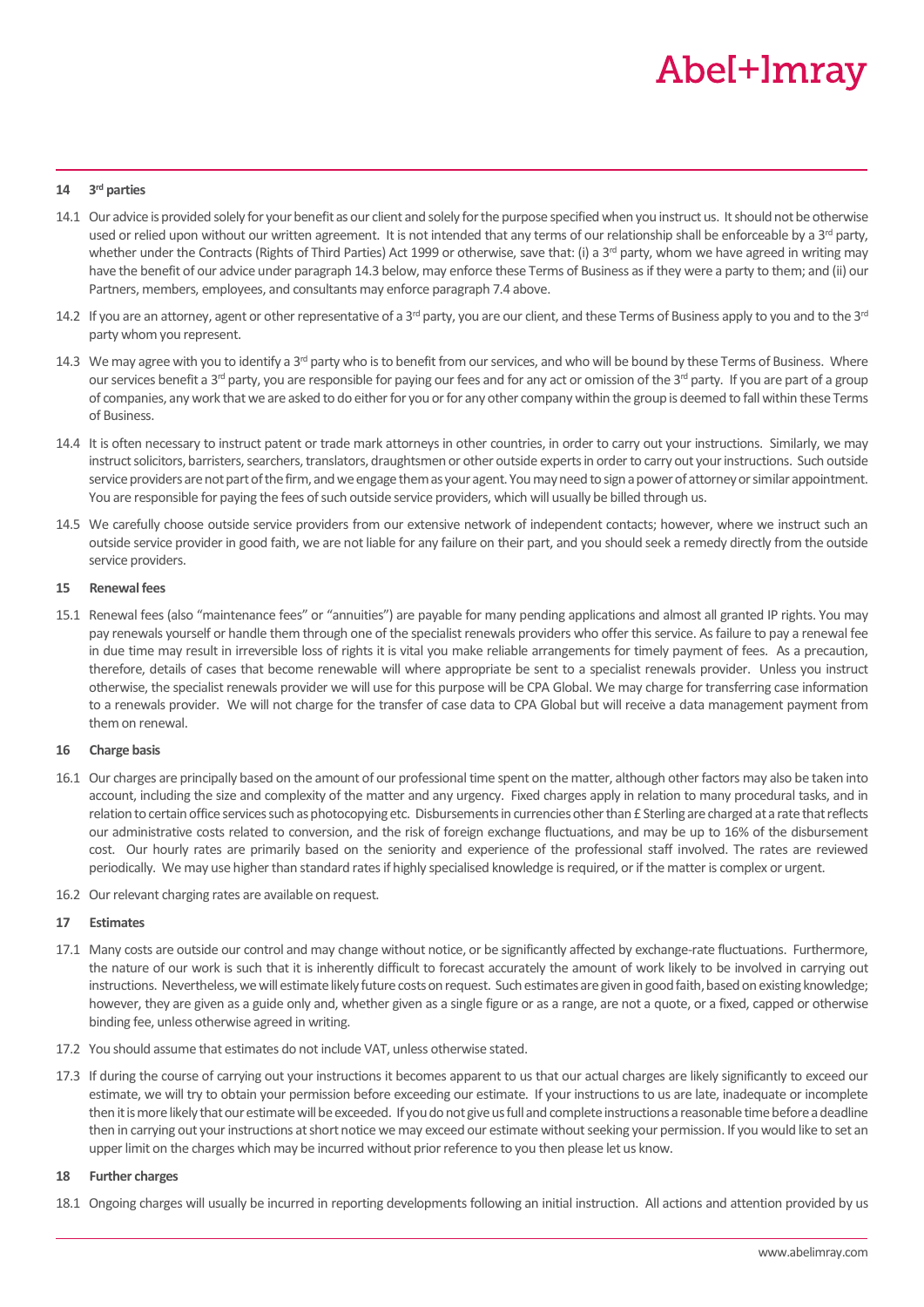are chargeable, including telephone calls, reminders and reporting on communications that we may receive as your agent.

- 18.2 If you decide not to proceed with a matter, it is in your interest to provide prompt, clear written instructions to abandon the case, so that where possible (and appropriate) we can prevent further charges. You are responsible for all costs incurred prior to your abandonment instruction. We may make a charge relating to implementing an abandonment instruction when active steps are required, for example instructing foreign attorneys or attempting to recover official fees.
- 18.3 You will be responsible for any expenses we incur on your behalf, which may include Patent Office fees, Counsel's fees, Court fees, the costs of any experts or other agents (including any professional searchers, translators or foreign lawyers). Expenses may also include such items as photocopying costs, travel and meeting expenses, telephone and courier charges. You authorise us to incur such expenses as we consider necessary to carry out instructions properly and/or to maintain your rights.

## **19 Unsuccessful applications**

19.1 If a patent, design, trade mark, or other IP application is rejected, withdrawn or is otherwise viewed as unsuccessful, we will not refund any fees paid to us by you relating to work already carried out. We will pass on any refund (less an administrative charge) of official fees made to us by a patent office or other official body (NB: patent offices make such refunds only in very limited and specific circumstances).

## **20 Billing**

- 20.1 We may submit invoices at regular intervals, or at stages in a matter that we consider to be appropriate.
- 20.2 We may require payment on account, especially on first instructions and large matters, e.g. charges and expenses to be incurred in foreign filings and actions. When we make such a request, we will usually not carry out any instructed work until the requested payment has cleared into our bank account, so good time should be allowed, or your rights may be lost in consequence.

## **21 Payment terms and costs**

- 21.1 We reserve the right at all times to require payment on account before undertaking work. In the absence of payment on account, we require payment of our invoices in full within the period stated in our invoices to you.
- 21.2 We reserve the right, in the event of failure to pay our invoices in due time, to charge interest, at the statutory interest rate for business to business transactions set by the UK government.
- 21.3 If a requested payment on account is not made or if an invoice remains unpaid after the payment period on the invoice, we reserve the right to suspend all work on your behalf, without prejudice to our right to invoice for work undertaken before such suspension and our right to take legal action for the payment of our charges. You will be responsible for, and we will not be liable for, the consequences of the suspension of work, which may include an irrevocable loss of rights; however, we will give reasonable notice in writing before suspending work.

## **22 Holding clients' money**

- 22.1 If we receive and hold money belonging to you, we will hold it on trust for you in a bank account designated for clients' money ("client account") which is entirely separate from our professional business bank accounts and in accordance with the following terms.
- 22.2 This will include money you have paid to us on account of our charges and/or disbursements and for which we have not yet sent you an invoice or other written notification, money that we have received from third parties on your behalf and any refunds we receive in respect of disbursements that you have already paid for.
- 22.3 The purposes for which we may withdraw your money from our client account shall include: using the money for the purpose for which it was originally paid to us, using it for any other purpose requested or authorised by you, using it in or towards payment of our charges once we have sent you an invoice or other written notification of our charges and/or in reimbursement of disbursements incurred by us and to return money to you. This list is not intended to be exhaustive and we may withdraw your money from our client account for any other purpose that we consider to be appropriate in the context of acting professionally for you. A disbursement shall be treated as having been incurred by us when we have ourselves made the payment or have incurred liability to make the payment.
- 22.4 If we receive money from you or from a third party on your behalf at a time when there are outstanding charges due from you to us and/or outstanding disbursements incurred by us, we may use such money in or towards payment of our charges and/or such disbursements without first paying such money into our client account.
- 22.5 We will promptly notify you if we use any money held or received by us in or towards payment of our charges and/or disbursements in accordance with the above terms. However, we normally expect you to pay our invoices promptly and in full unless we have previously agreed with you that we should use any such money for this purpose.
- 22.6 Any interest received by us on your money held in our client account will belong to the firm, unless the amount exceeds £50 in any financial year (1 April to 31 March), in which case we will credit to your funds on our client account an equivalent amount in lieu of interest.